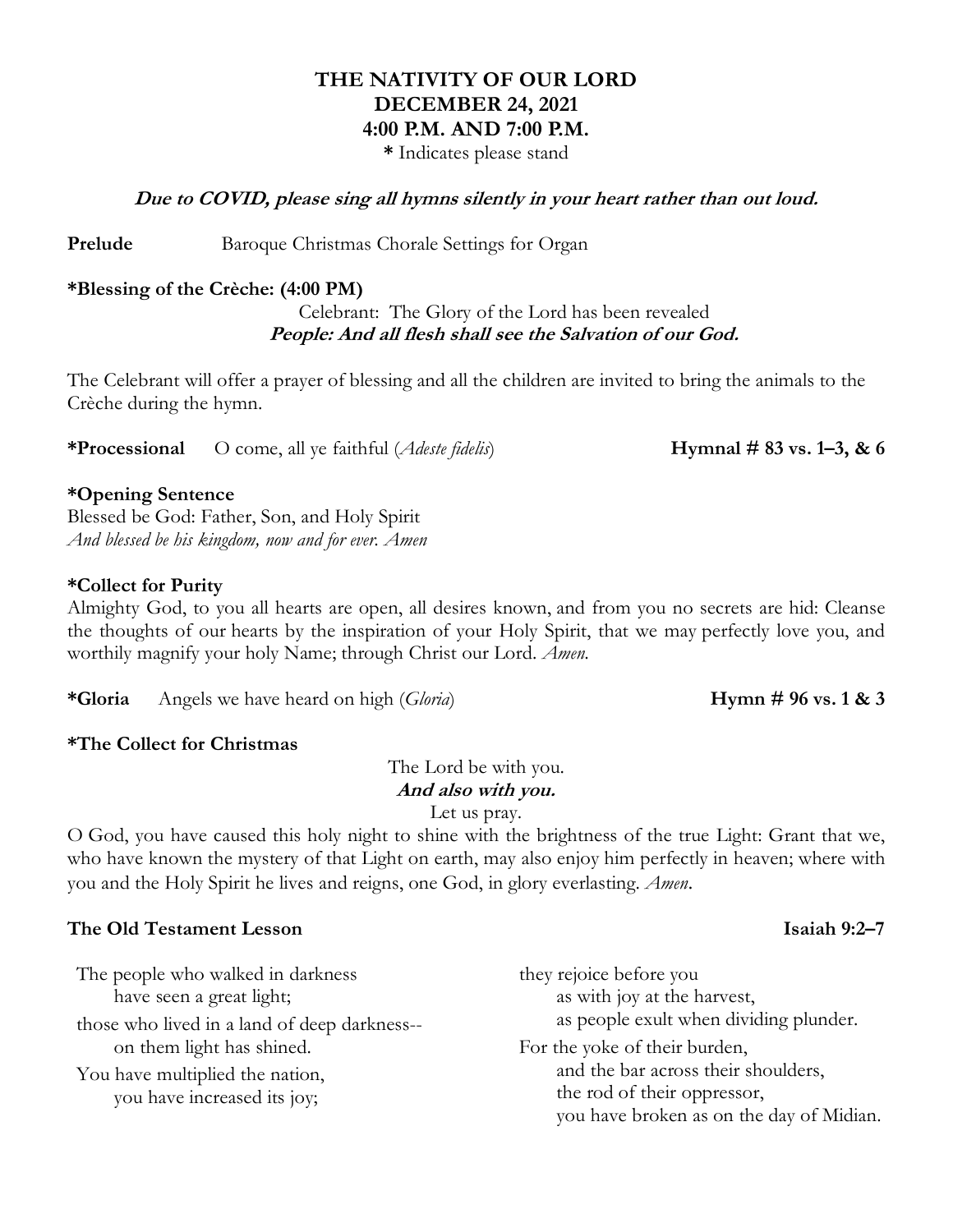For all the boots of the tramping warriors and all the garments rolled in blood shall be burned as fuel for the fire.

For a child has been born for us, a son given to us;

authority rests upon his shoulders; and he is named

Wonderful Counselor, Mighty God, Everlasting Father, Prince of Peace. His authority shall grow continually, and there shall be endless peace

for the throne of David and his kingdom. He will establish and uphold it with justice and with righteousness

from this time onward and forevermore. The zeal of the Lord of hosts will do this.

# The Word of the Lord. **Thanks be to God.**

# **Anthem:** *Es ist ein* Rose entsprungen **and** *Es ist ein* Rose entsprungen **a Michael Praetorius** (1571–1621)

Lo, how a Rose e'er blooming from tender stem hath sprung! Of Jesse's lineage coming as seers of old have sung. It came, a blossom bright, amid the cold of winter, when half spent was the night.

This flower, whose fragrance tender with sweetness fills the air, Dispels with glorious splendor the darkness everywhere. True man yet very God, from sin and death he saves us and lightens every load.

Isaiah 'twas foretold it, the Rose I have in mind, With Mary we behold it, the Virgin Mother kind. To show God's love aright, she bore to us a Savior, when half spent was the night.

# **The Epistle Reading Titus 2:11–14**

For the grace of God has appeared, bringing salvation to all, training us to renounce impiety and worldly passions, and in the present age to live lives that are self-controlled, upright, and godly, while we wait for the blessed hope and the manifestation of the glory of our great God and Savior, Jesus Christ. He it is who gave himself for us that he might redeem us from all iniquity and purify for himself a people of his own who are zealous for good deeds.

#### The Word of the Lord. **Thanks be to God.**

# \***The Gospel Reading Luke 2:1-20**

The Holy Gospel of our Lord Jesus Christ according to St. Luke. *Glory to you, Lord Christ.*

In those days a decree went out from Emperor Augustus that all the world should be registered. This was the first registration and was taken while Quirinius was governor of Syria. All went to their own towns to be registered. Joseph also went from the town of Nazareth in Galilee to Judea, to the city of David called Bethlehem, because he was descended from the house and family of David. He went to be registered with Mary, to whom he was engaged and who was expecting a child. While they were there, the time came for her to deliver her child. And she gave birth to her firstborn son and wrapped him in bands of cloth, and laid him in a manger, because there was no place for them in the inn.

In that region there were shepherds living in the fields, keeping watch over their flock by night. Then an angel of the Lord stood before them, and the glory of the Lord shone around them, and they were terrified. But the angel said to them, "Do not be afraid; for see – I am bringing you good news of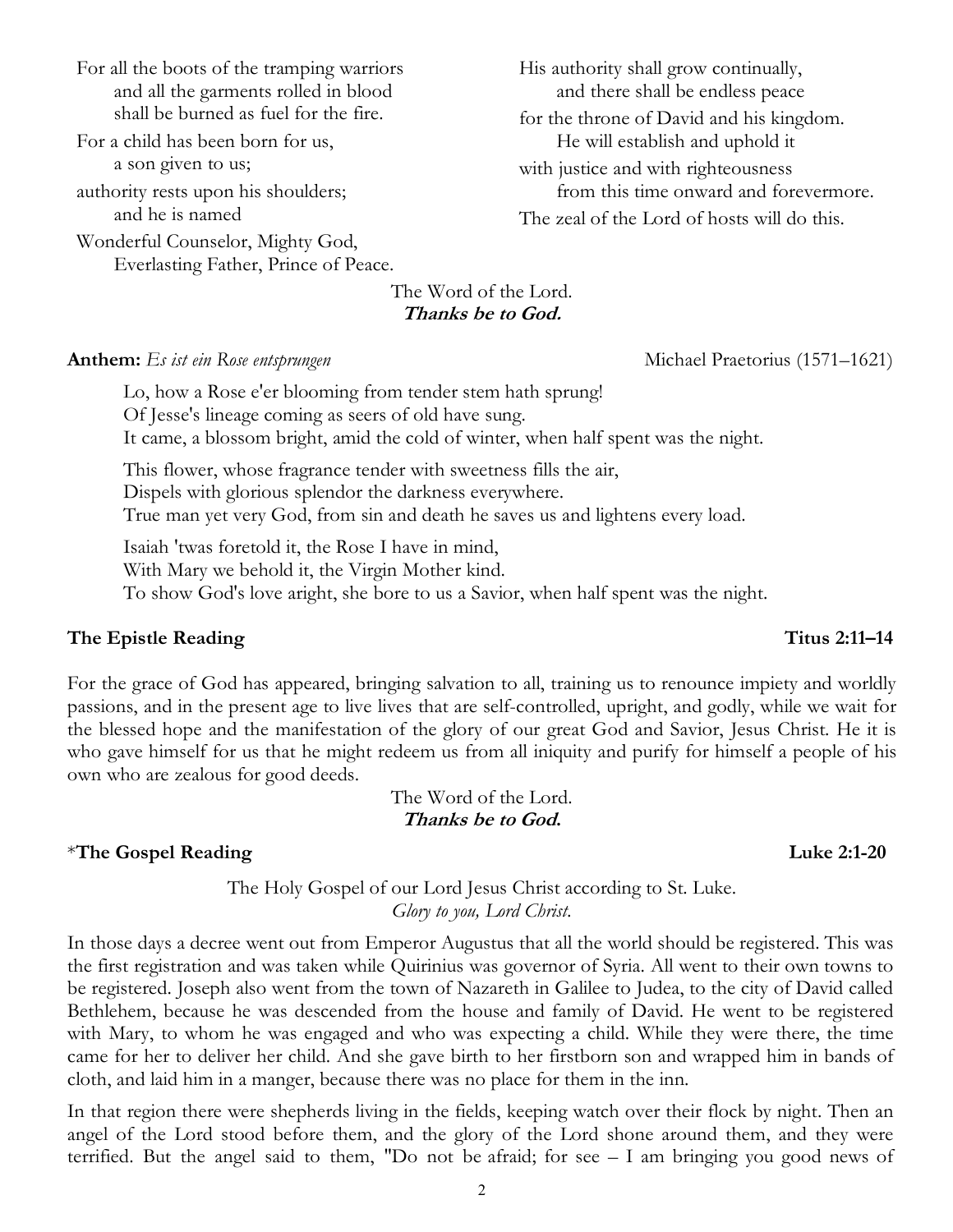great joy for all the people: to you is born this day in the city of David a Savior, who is the Messiah, the Lord. This will be a sign for you: you will find a child wrapped in bands of cloth and lying in a manger." And suddenly there was with the angel a multitude of the heavenly host, praising God and saying,

"Glory to God in the highest heaven,

and on earth peace among those whom he favors!"

When the angels had left them and gone into heaven, the shepherds said to one another, "Let us go now to Bethlehem and see this thing that has taken place, which the Lord has made known to us." So they went with haste and found Mary and Joseph, and the child lying in the manger. When they saw this, they made known what had been told them about this child; and all who heard it were amazed at what the shepherds told them. But Mary treasured all these words and pondered them in her heart. The shepherds returned, glorifying and praising God for all they had heard and seen, as it had been told them.

The Gospel of the Lord. **Praise to you, Lord Christ.**

# **\*The Nicene Creed BCP 358**

We believe in one God, the Father, the Almighty, maker of heaven and earth, of all that is, seen and unseen.

We believe in one Lord, Jesus Christ, the only Son of God, eternally begotten of the Father, God from God, Light from Light, true God from true God, begotten, not made, of one Being with the Father. Through him all things were made. For us and for our salvation he came down from heaven: by the power of the Holy Spirit he became incarnate from the Virgin Mary, and was made man. For our sake he was crucified under Pontius Pilate; he suffered death and was buried.

# **The Sermon The Rev. Megan Castellan**

| On the third day he rose again                                                                             |
|------------------------------------------------------------------------------------------------------------|
| in accordance with the Scriptures;                                                                         |
| he ascended into heaven                                                                                    |
| and is seated at the right hand of the Father.                                                             |
| He will come again in glory to judge the living<br>and the dead,                                           |
| and his kingdom will have no end.                                                                          |
| We believe in the Holy Spirit, the Lord, the giver<br>of life,                                             |
| who proceeds from the Father and the Son.<br>With the Father and the Son he is worshiped<br>and glorified. |
| He has spoken through the Prophets.                                                                        |
| We believe in one holy catholic and apostolic                                                              |
| Church.                                                                                                    |
| We acknowledge one baptism for the                                                                         |
| forgiveness of sins.                                                                                       |
| We look for the resurrection of the dead,                                                                  |
| and the life of the world to come. Amen.                                                                   |

# **\*The Prayers of the People**

The Word has been made flesh, the light of God's love has broken through our darkness, the Daystar from on high now shines in our hearts. Filled with the joy of Jesus' birth, let us pray together in the power of his Spirit, responding, "Lord, hear our prayer."

+ That the Prince of Peace may guide the leaders of the nations, and all people everywhere, into the ways of freedom and truth; let us pray. **Lord, hear our prayer**.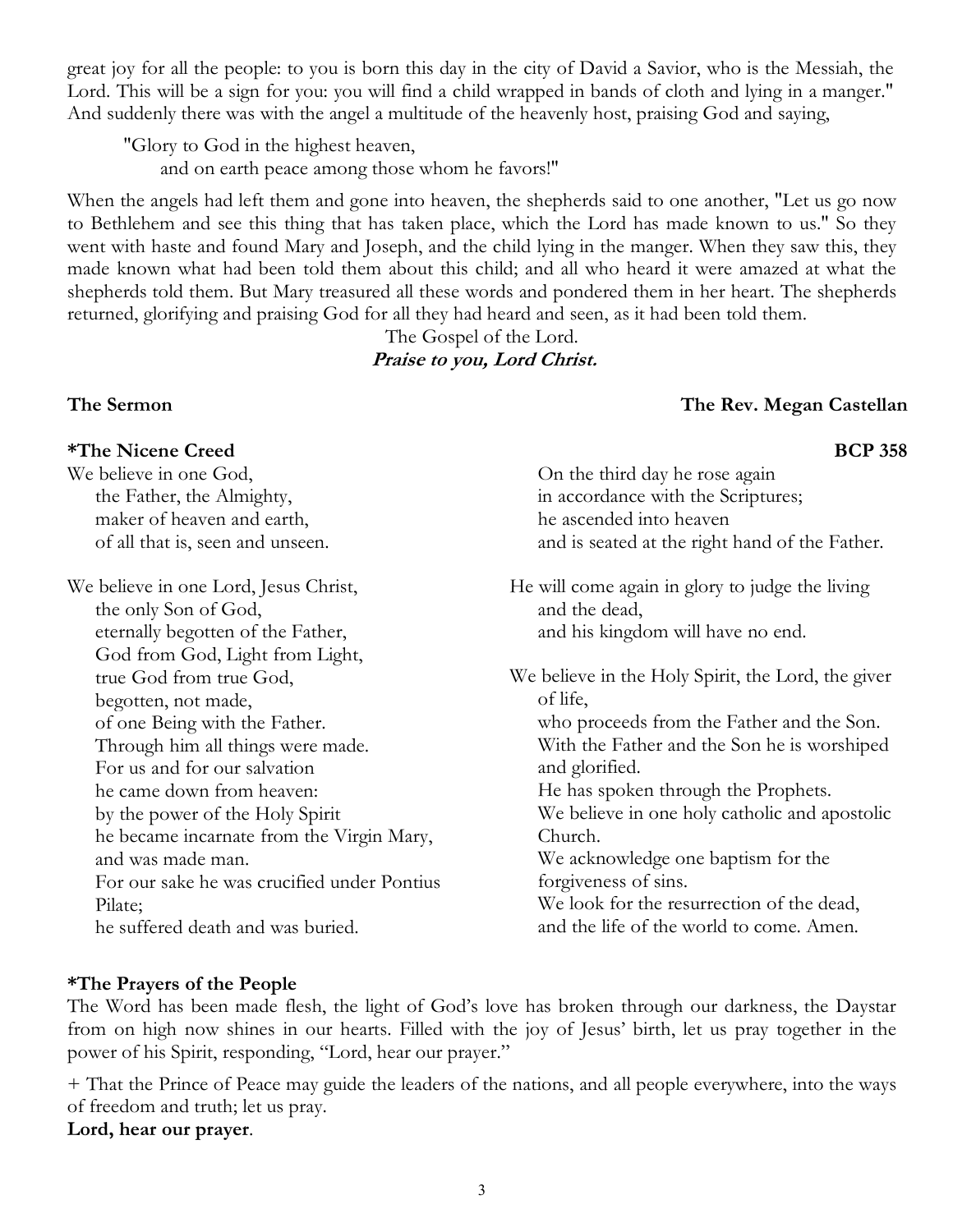+ For Justin, Archbishop of Canterbury, Michael, Presiding Bishop of our Church, and DeDe, our Bishop, that they may guide us in our journey to Bethlehem, uniting the whole Church as we live into our spiritual kinship with one another; let us pray.

# **Lord, hear our prayer**.

+ For those for whom the darkness has suffocated hope: the lonely, the fearful, the hungry, and those who bear a private grief; that they may see the dawn of God's love, and revive the eternal hope that never fades away; let us pray.

# **Lord, hear our prayer**.

+ For our families and friends, and for all our absent loved ones; for those who are sick, and for those who have died and who now feast at the heavenly banquet of God's grace; let us pray.

# **Lord, hear our prayer**.

+ That we may be released from the captivity of our sins, the places of interior blindness that cause us to choose darkness over light; that we may be forgiven by the power of the Holy Spirit; let us pray. **Lord, hear our prayer**.

+ That we who gather to share the Holy Eucharist, and those throughout the world who come to receive this sacrament of Holy Presence, may bear witness to Christ born in our hearts; let us pray.

# **Lord, hear our prayer**.

In the wonder of this night, let us continue to offer our petitions.

| Tor the special needs and concerns of this congregation, and especially for. |        |          |          |             |  |  |  |
|------------------------------------------------------------------------------|--------|----------|----------|-------------|--|--|--|
| Dave                                                                         | Wes    | Joan     | Heather  | Stanley     |  |  |  |
| Amelia                                                                       | ean    | Cathey   | Judy     | Carol       |  |  |  |
| Mary                                                                         | Vivian | Laurie   | Lorraine | Sara        |  |  |  |
| Tom                                                                          | Sarah  | Theodore | Tina     | James       |  |  |  |
| Giovanni                                                                     | Felice | Margaret | Carl     | $\lceil$ on |  |  |  |
| Cindy                                                                        | Edith  | Elaine   | Jennifer |             |  |  |  |
| Dan                                                                          | Elaine | Pat      | Ovie     |             |  |  |  |
|                                                                              |        |          |          |             |  |  |  |

For the special needs and concerns of this congregation, and especially for:

**\*The Peace** *Please remain in your pew. Wave!*

The peace of the Lord be always with you. **And also with you.**

# **Announcements & Welcome**

# **Offertory Sentence**

# **Offertory Anthem**: *Puer nobis nascitur* **Medieval carol tune** Medieval carol tune

arr. by Mark Schweizer (1956-2019)

Come, Thou Redeemer of the earth, And manifest Thy virgin birth: Let every age adoring fall; Such birth befits the God of all.

Begotten of no human will, But of the Spirit, Thou art still The Word of God in flesh arrayed, The promised Fruit to man displayed.

Thy cradle here shall glitter bright, And darkness breathe a newer light, Where endless faith shall shine serene, And twilight never intervene.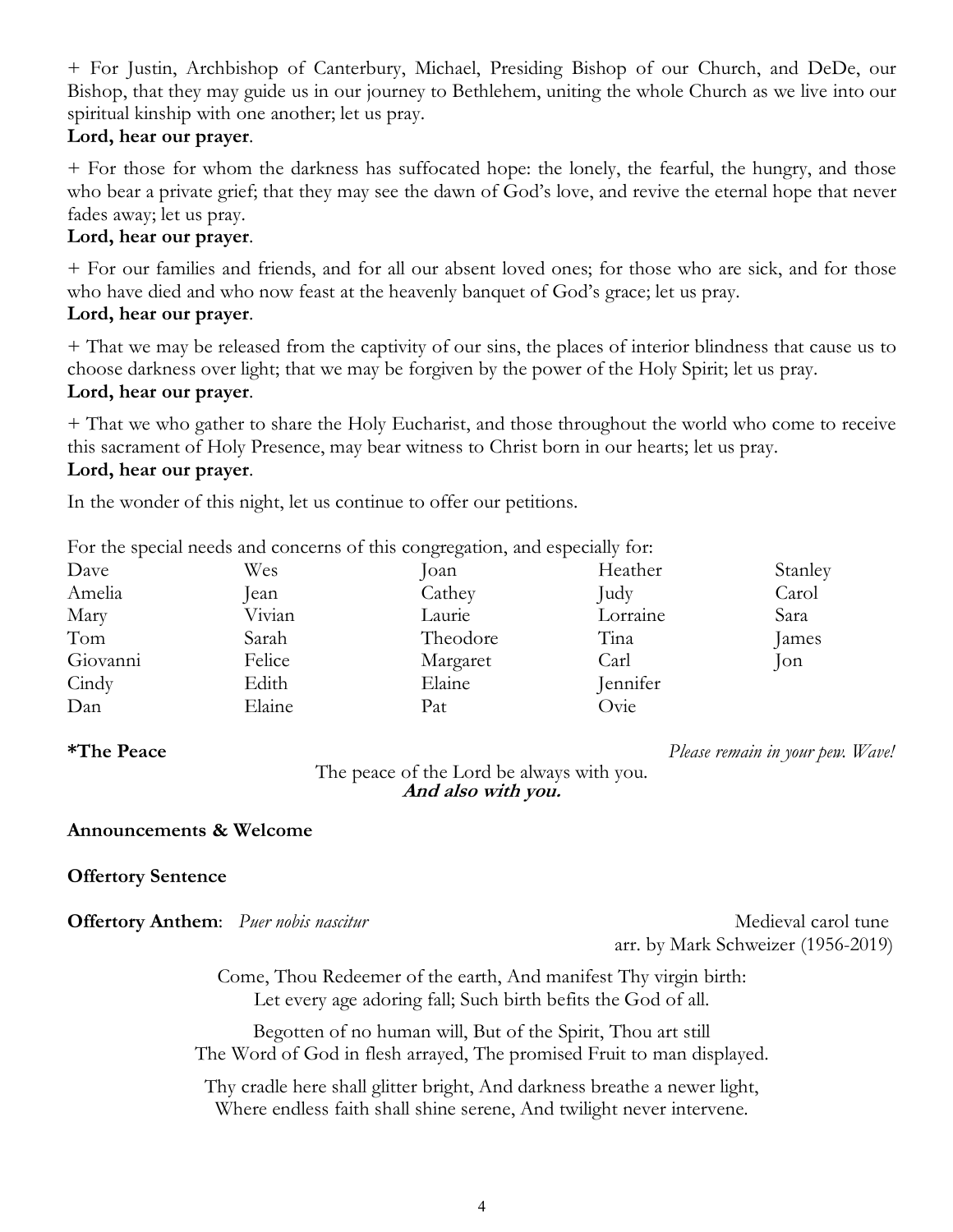Praise, eternal Son, to Thee; Whose birth does set thy people free, With whom the Father we adore, And Holy Ghost forevermore.

[Text from St. Ambrose, trans. by John Mason Neale]

**Presentation** Hark! the herald angels sing (*Mendelssohn*) **Hymnal # 87** 

**\*The Great Thanksgiving** Expanded Language Prayer A

**Celebrant:** The Lord be with you. **People:** And also with you **Celebrant:** Lift up your hearts **People:** We lift them to the Lord **Celebrant:** Let us give thanks to the Lord our God. **People:** It is right to give our thanks and praise.

**Celebrant**: *continuing:* Therefore we praise you, joining our voices with Angels and Archangels and with all the company of heaven, who forever sing this hymn to proclaim the glory of your Name:

# **Holy, holy, holy** (Sanctus) **Hymnal # S-114**

Holy and gracious God: In your infinite love you made us for yourself; and when we had fallen into sin and became subject to evil and death, you, in your mercy, Sent Jesus Christ, your only and eternal Son, to share our human nature, to live and die as one of us, to reconcile us to you, the God and maker of all.

Jesus stretched out his arms upon the cross, and offered himself, in obedience to your will, a perfect sacrifice for the whole world.

On the night he was handed over to suffering and death, our Savior Jesus Christ took bread; and when he had given thanks to you, he broke it, and gave it to his disciples, and said, "Take, eat: This is my Body, which is given for you. Do this for the remembrance of me."

After supper, Jesus took the cup of wine; and when he had given thanks, He gave it to them, and said "Drink this, all of you: This is my Blood of the New Covenant, which is shed for you and for many for the forgiveness of sins. Whenever you drink it, do this for the remembrance of me."

Therefore, we proclaim the mystery of faith:

## **Christ has died Christ is risen Christ will come again.**

We celebrate the memorial of our redemption, Almighty God, in this sacrifice of praise and thanksgiving. Recalling Christ's death, resurrection, and ascension, we offer you these gifts.

Sanctify them by your Holy Spirit to be for your people the Body and Blood of your Son, the holy food and drink of new and unending life in Christ.

Sanctify us also that we may faithfully receive this holy Sacrament, and serve you in unity, constancy, and peace; and at the last day, bring us with all your saints into the joy of your eternal kingdom.

All this we ask through Jesus Christ our Savior. By Christ, and with Christ, and in Christ, in the unity of the Holy Spirit all honor and glory is yours, Almighty God, now and forever. **Amen.**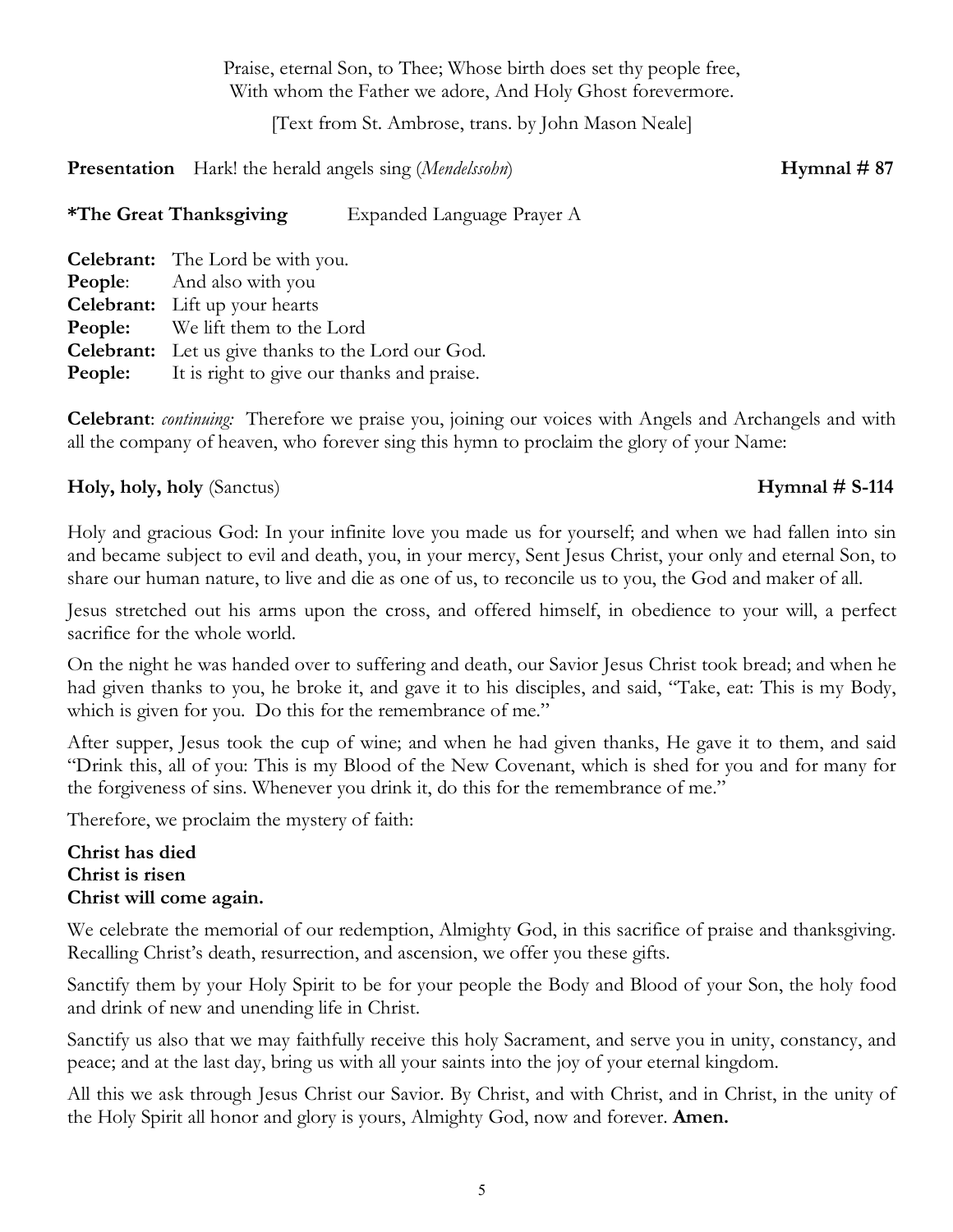## **The Communion of the People**

*All people are invited to the Lord's Table. Eucharist will be distributed in the form of the bread with wine available for intincture. Please come forward in a single line in the center aisle to receive. Wait to remove your mask until you return to your seat, and then replace it after consuming the Sacrament*

|                                                                                                                                                                                                               |                                                                                                                                                              | Post Communion Hymn Silent night, holy night (Stille Nacht)                                                   |                             | Hymnal $# 111$                                                                                          |  |
|---------------------------------------------------------------------------------------------------------------------------------------------------------------------------------------------------------------|--------------------------------------------------------------------------------------------------------------------------------------------------------------|---------------------------------------------------------------------------------------------------------------|-----------------------------|---------------------------------------------------------------------------------------------------------|--|
| <b>Post Communion Prayer</b><br>Eternal God, heavenly Father,<br>in the Sacrament of his Body and Blood.<br>to love and serve you<br>with gladness and singleness of heart;<br>through Christ our Lord. Amen. | of your Son our Savior Jesus Christ,<br>and you have fed us with spiritual food<br>Send us now into the world in peace,<br>and grant us strength and courage | you have graciously accepted us as living members                                                             |                             |                                                                                                         |  |
| *A Christmas Blessing                                                                                                                                                                                         |                                                                                                                                                              |                                                                                                               |                             |                                                                                                         |  |
| <b>Recessional</b> Joy to the world! the Lord is come ( <i>Antioch</i> )<br>Hymnal 100 vs 1, 2, & 4                                                                                                           |                                                                                                                                                              |                                                                                                               |                             |                                                                                                         |  |
| *Dismissal                                                                                                                                                                                                    |                                                                                                                                                              |                                                                                                               | Response: Thanks be to God! |                                                                                                         |  |
| Postlude                                                                                                                                                                                                      |                                                                                                                                                              | In dulci jubilo (Good Christian friends rejoice), BWV 729                                                     |                             | J.S. Bach (1685–1750)                                                                                   |  |
| Greeters:                                                                                                                                                                                                     | 4:00 PM Pamela Talbott<br>7:00 PM Beverly Way                                                                                                                |                                                                                                               |                             |                                                                                                         |  |
| <b>Liturgical Ministers:</b>                                                                                                                                                                                  |                                                                                                                                                              | 4:00 PM Muriel Everhart, Gwen Freeman, Sally Clayton<br>7:00 PM Josette Garrison, Michael Roman, Lynne Walton |                             |                                                                                                         |  |
| <b>Virtual Vergers:</b>                                                                                                                                                                                       |                                                                                                                                                              | 4:00 PM Matthew Sanaker, Ben Dean<br>7:00 PM Ben Dean, Michael Roman                                          |                             |                                                                                                         |  |
|                                                                                                                                                                                                               |                                                                                                                                                              |                                                                                                               |                             | Choral music sung by the St. John's Cyber Choir with soloist choral scholar Amelia Paulson.             |  |
|                                                                                                                                                                                                               |                                                                                                                                                              | All rights reserved. Used by permission under One License #A-724223                                           |                             | Verse 2 of Lo, how a Rose translated by Harriet R. K. Spaeth, Copyright © 1985, Church Publishing, Inc. |  |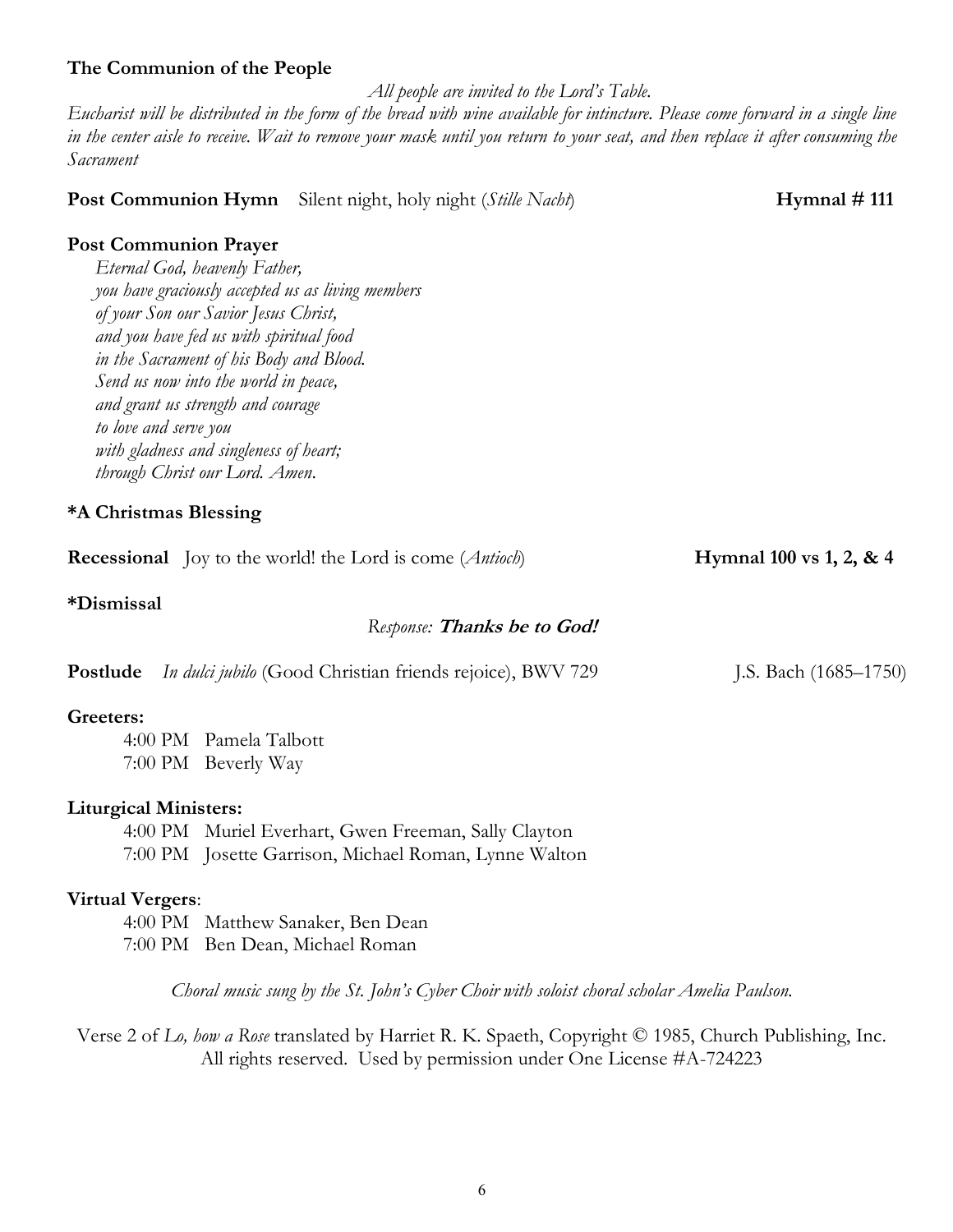

**St. John's Church** 210 North Cayuga Street Ithaca, NY 14850 (607)-273-6532 www.stjohnsithaca.org Office email: office@stjohnsithaca.org "Like" us on facebook @ Saint John's Episcopal Church **Office Hours** Monday thru Thursday 10–3

### **The Rev. Megan Castellan, Rector**

Matthew Sanaker, Sr. Warden Cora Yao, Jr. Warden Cora Yao, Jr. Warden Parish Administrator Chuck Merrill, Weekday Sexton Karen A. Hindenlang, Director of Music/Organist Crawford R. Thoburn, Assisting Conductor Lynne Walton, Intern George E. Damp, Guest Organist

# **St. John's extends a warm welcome to our visitors! We are happy to have you joining our parish family around the Lord's table. Please fill out a visitor card and place it in the offering plate.**

The clergy and staff would like to thank the parish for the many cards and greetings given them this season. Also, a big thank you for all of you who helped decorate the church and make St. John's celebration of this Holy Season so meaningful.

Your Christmas gifts are important. We thank all the acolytes, greeters, lectors, Eucharistic ministers, altar guild, musicians, and you for your many expressions of generosity.

# **The Christmas Flowers 2021 are given to the Glory of God and in Loving Memory of**

Peter Hedrick

Rev. W. Aubrey Arlin Edith N. Arlin Daniel R. Bartholomew Virginia Bowen Griffin Bowen Ron Clayton Floyd Freeman Laura Freeman Elizabeth Freeman Margaret N. Godlove Mary Harcourt John B. Harcourt

Judith Holliday Marian James John James Zachary Taylor Carmin-Kluger Eleanor E. LaRocque Mary N. Nungesser Kathleen O'Neill Loved Ones Robert Pirro Sara Richtmyer Ruth Ann Schultz

Ruth Sipos Franklyn Sipos Nancy Sobel Ted Sobel Audrey Vault Alice Walters Fenton Wicker Louise Wicker Julian Wicker Mary Wilson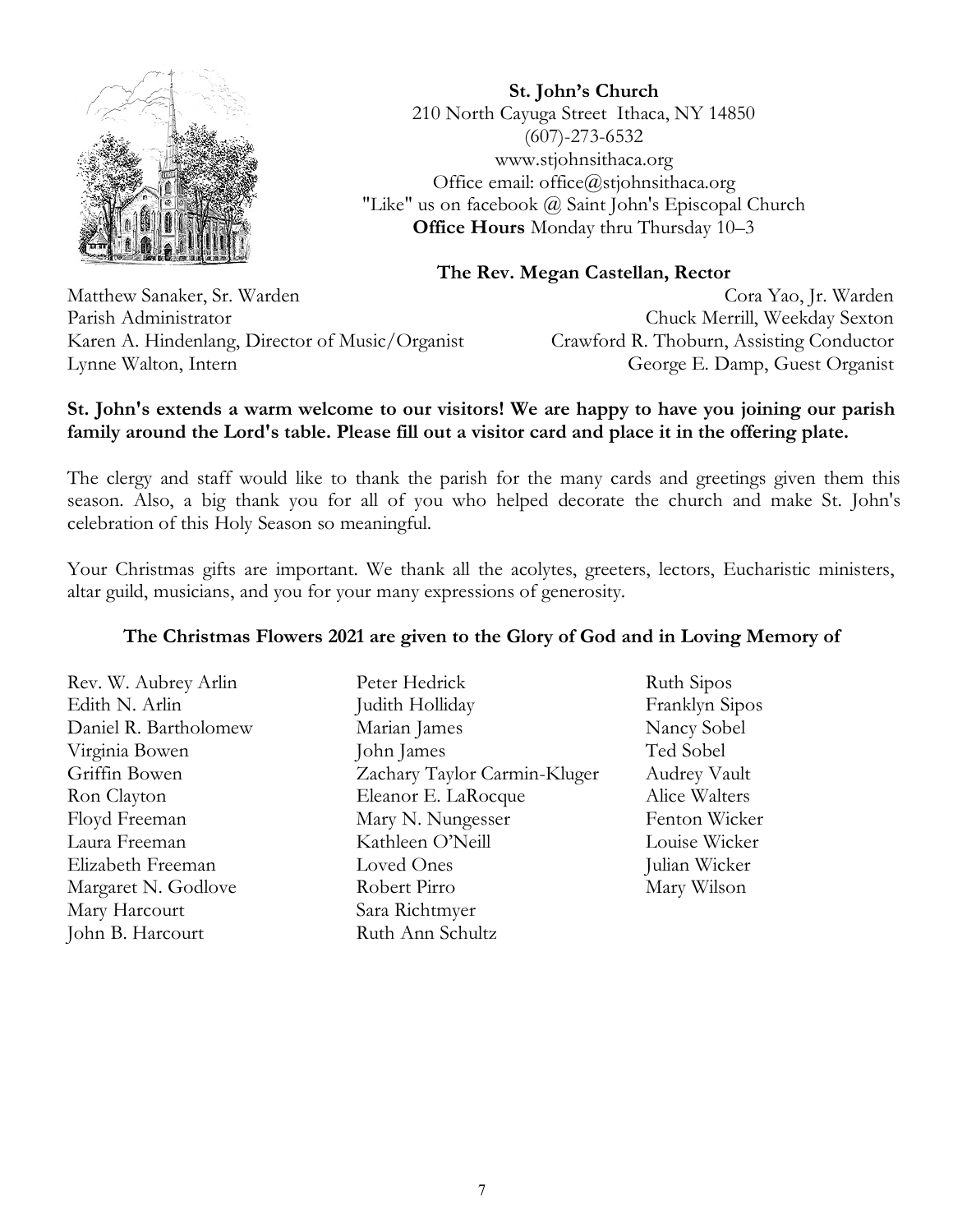# **HYMNS CHRISTMAS EVE 24 December 2021 4:00 & 7:00 PM**

### **O come, all ye faithful (Adeste Fidelis) Hymnal #83 vs. 1–3 & 6**

1 O come, all ye faithful, joyful and triumphant, O come ye, O come ye, to Bethlehem; come, and behold him, born the King of angels;

Refrain: O come, let us adore him, O come, let us adore him, O come, let us adore him, Christ the Lord.

2 God from God, Light from Light eternal, lo! he abhors not the Virgin's womb; only-begotten Son of the Father; [Refrain]

3 Sing, choirs of angels, sing in exultation; sing, all ye citizens of heaven above; glory to God, glory in the highest; [Refrain]

6 Yea, Lord, we greet thee, born this happy morning; Jesus, to thee be glory given; Word of the Father, now in flesh appearing; [Refrain]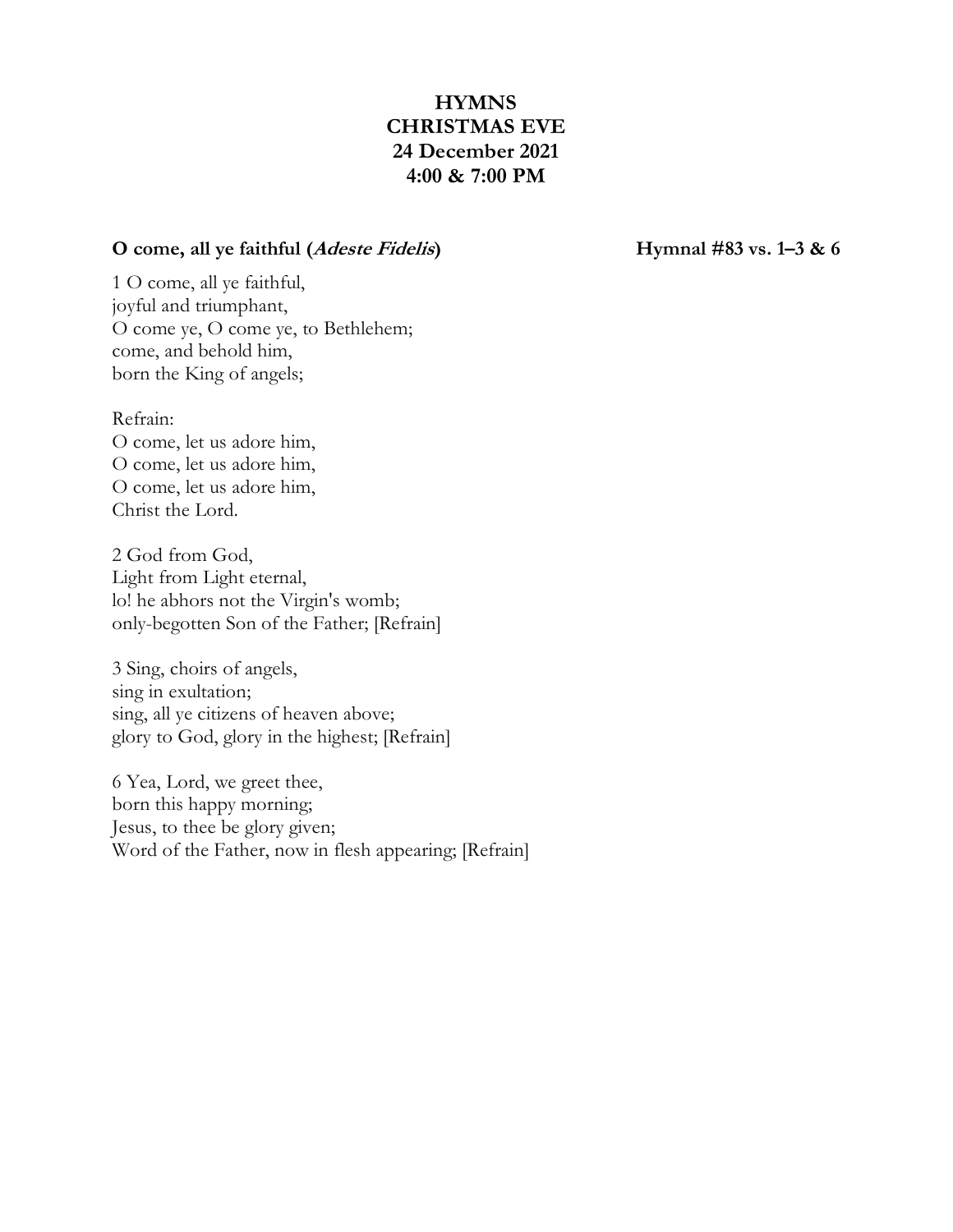### **Hark! The herald angels sing (Mendelssohn) Hymnal #87 vs. 1 & 2**

1. Hark! the herald angels sing glory to the newborn King! Peace on earth and mercy mild, God and sinners reconciled! Joyful, all ye nations, rise, join the triumph of the skies; with the angelic hosts proclaim Christ is born in Bethlehem!

Refrain: Hark! the herald angels sing, glory to the newborn King!

2. Christ, by highest heaven adored; Christ, the everlasting Lord; Late in time behold him come, offspring of the virgin's womb. Veiled in flesh the Godhead see; hail the incarnate Deity. Pleased as man with us to dwell; Jesus, our Immanuel! (Refrain)

### **Silent Night (Stille nacht) Hymnal #111**

1. Silent night, holy night, all is calm, all is bright round yon virgin mother and child. Holy Infant, so tender and mild, sleep in heavenly peace. Sleep in heavenly peace.

2. Silent night, holy night, shepherds quake at the sight, glories stream from heaven afar, heavenly hosts sing alleluia; Christ, the Savior, is born! Christ, the Savior, is born!

3. Silent night, holy night, Son of God, love's pure light radiant beams from thy holy face, with the dawn of redeeming grace, Jesus, Lord at thy birth. Jesus, Lord at thy birth.